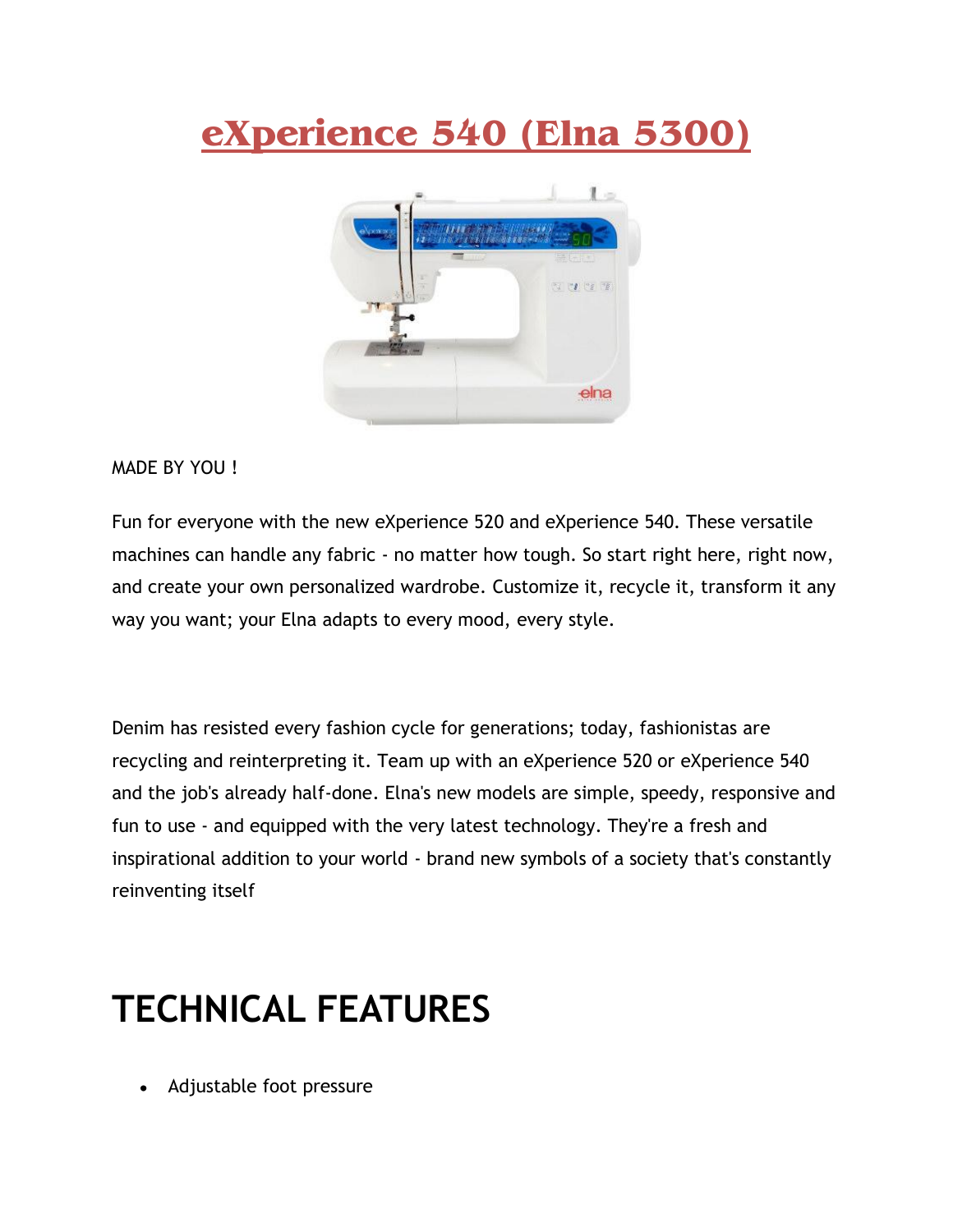- Built-in needle threader
- Adjustable speed control
- Manual thread tension control
- Strong needle penetration on all fabrics
- Extra-high presser foot lift
- Clip-on presser feet
- Rotary horizontal hook with transparent bobbin cover
- Auto declutch bobbin winder
- Built-in thread cutter
- Metric and inch seam allowance lines
- Free arm
- Feed dog system
- Electronic foot control
- Retractable carry handle

# **KEYS AND SCREENS**

- Programmable needle up / down key
- Auto lock stitch key end of pattern / lock stitch
- Reverse key
- 4 direct selection keys
- LED screen displays stitch number, width or length

## **SEWING FEATURES**

- 50 built-in stitches including buttonholes, quilting, patchwork and fancy stitches
- 3 one-step buttonholes: classic, jeans, etc.
- Automatic selection of optimal stitch length and width
- Adjustable stitch width up to 7mm